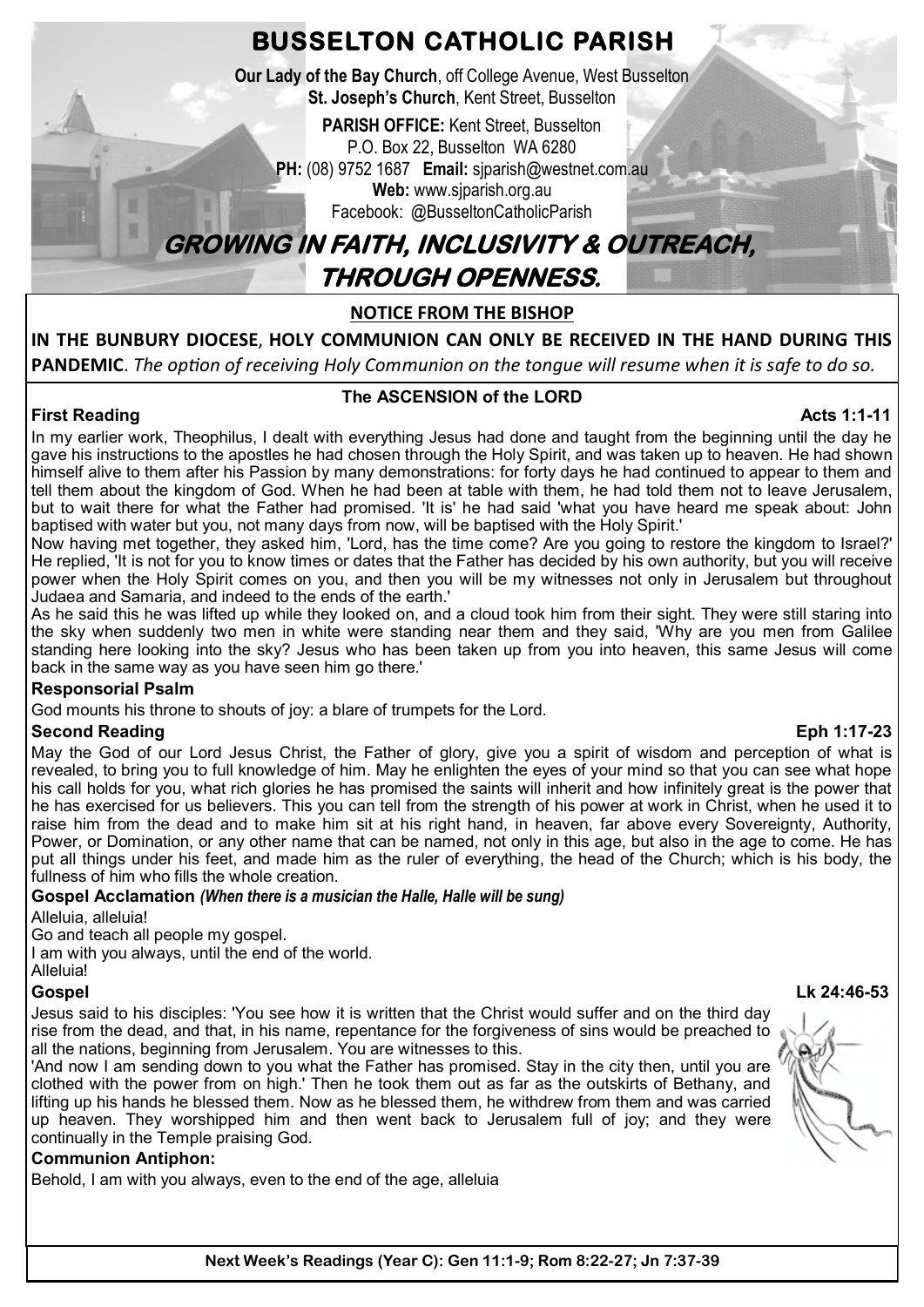| <b>Parish Masses &amp; Devotions</b><br>30 May - 5 June         |                                                   |                                                                                         |  |                                                                              |                                                                    |  |  |
|-----------------------------------------------------------------|---------------------------------------------------|-----------------------------------------------------------------------------------------|--|------------------------------------------------------------------------------|--------------------------------------------------------------------|--|--|
| <b>Monday</b><br><b>Tuesday</b><br>Wednesday<br><b>Thursday</b> | 10.00am<br>9.00am<br>12.00pm<br>8am-5pm<br>5.00pm | Rosary Cenacle (all welcome)<br><b>Mass</b><br><b>Mass</b><br>Exposition<br><b>Mass</b> |  | St. Joseph's<br>St. Joseph's<br>St. Joseph's<br>St. Joseph's<br>St. Joseph's | <b>Parish Priest</b><br>Fr Jaybee<br><b>Presbytery</b><br>97512515 |  |  |
| <b>Friday</b>                                                   | 11.00am<br>11.30am<br>12.00pm                     | <b>Holy Hour</b><br>Reconciliation<br><b>Mass</b>                                       |  | St. Joseph's<br>St. Joseph's<br>St. Joseph's                                 | <b>Deacons</b><br><b>Barry Cruickshank</b><br>0409 116 809         |  |  |
| <b>Saturday</b>                                                 | 5.30pm<br>6.00pm                                  | Reconciliation<br><b>Mass</b>                                                           |  | St. Joseph's<br>St. Joseph's                                                 | <b>Greg Dudley</b><br>9754 8665                                    |  |  |
| <b>Sunday</b>                                                   | 9.00am                                            | <b>Mass</b><br>The Sunday Evening Mass will resume on 4 <sup>th</sup> September         |  | Our Lady of the Bay                                                          |                                                                    |  |  |

**The Ascension of Jesus is about the power of change and the possibility of transformation,** *(it's)* **about a God who was willing to reach down to humanity and bring it up into divine life. We can participate in that process by reaching out ourselves and helping to change the life of our neighbour.** *(GPBS eNews)*

# **RECONCILIATION IS EVERYBODY'S BUSINESS**

**BE BRAVE** 

**National Reconciliation Week is a time for all** Australians to explore how each of us can contribute to creating a nation strengthened by respectful relationships between the wider

Australian community, and Aboriginal and Torres Strait Islander peoples. The dates for this week are the same every year to commemorate two significant milestones in the reconciliation journey – the 1967 (27 May) referendum where 90% of Australians voted to give the Australian Government power to make laws for Aboriginal and Torres Strait Islander people and recognise them in the Census, and the High Court Mabo decision on 3 June 1992. The theme this year is **Be Brave. Make Change**  and all Australians are encouraged to take action in their daily lives – where they live, work, play and socialise — to ensure that Indigenous Australians are not discriminated against.

#### **THANKSGIVING MASS**

*Forgiveness of sin and triumph over death are the core messages of Christianity. This is why Jesus came and taught and suffered and died and rose. (GPBS eNews)* Children in the Parish, (who earlier this month had their First Reconciliation), gather this Sunday to give thanks to God for the grace filled Sacrament they received. They've learnt how their confessed sins have been forgiven and how this freedom from sin now allows them to grow ever closer to God. They are now challenged to show the same kind of compassion and forgiveness, *(that they received from God),* to those who might sin against them. You are invited to congratulate the kids on this big milestone in their faith journey and to share a piece of cake after Mass.

### **CATHOLIC WOMEN'S LEAGUE, BUSSELTON**

Our CWL branch is celebrating their **50th Anniversary as a CWL branch in WA** this weekend. *(It was put off from last year due to co-vid*) Past and present members, along with members from other branches, have come to share in the festivities. The League is concerned with women, family, social justice, human rights and bioethics. They do a few fundraising ventures each year that enables them to support causes such as Pregnancy Assistance, Linda's House of Hope and a Scholarship to MacKillop Catholic College (to name just a few). Now would be a great time to chat with them if you are considering joining. They meet on the  $2<sup>nd</sup>$ Friday of every month in the Ned Kenny Centre after the noon Mass.



**IMPORTANT NOTICE The wearing of masks inside the Church is no longer mandatory. It's now your choice.**

#### *ACKNOWLEDGEMENT OF COUNTRY*

*We acknowledge the Wadandi people of the Noongar nation as the traditional custodians of this land on which we gather. We recognise their continuing connection to the land and waters, and thank them for protecting this coastline and its ecosystems since time immemorial. We pay our respects to Elders past, present and emerging, and extend that respect to all First Nations people who might be present today.* 

#### **MAY INTENTION**

**Faith-Filled Young People** We pray for all young people, called to live life to the fullest; may they see in Mary's life the way to listen, the depth of discernment, the courage that faith generates, and the dedication to service.

#### **LECTORS**

Could the Lectors at each weekend Mass, please meet in the Sacristy 10 minutes prior to Mass beginning.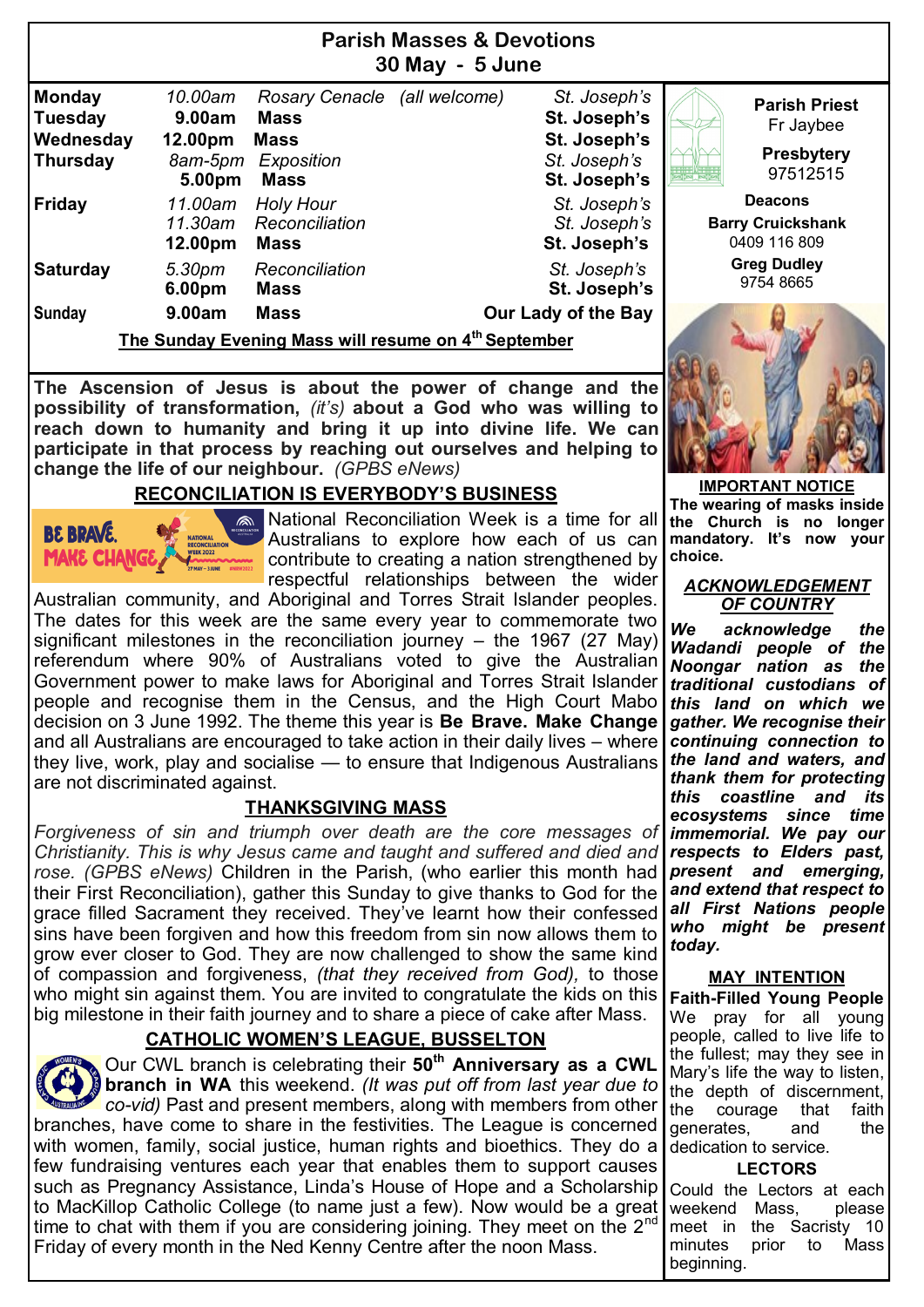### **THANK YOU!**

The Parish thanks the small band of volunteers (8 wonderful people) that assisted at the Our Lady of the Bay Garden Busy Bee last Saturday. Greg reports they worked tirelessly but another follow-up session will probably be needed to finish the job. Stay tuned.

#### **I BELIEVE AND TRUST**

Every Sunday, we are invited to proclaim publicly the Apostles' Creed. The Creed summarises what Christians believe and have believed since the time of Christ*. (There is a lovely legend that suggests that each of the apostles provided one of the articles it contains.)* When we stand to say the Creed, we unite with Christians past and present, and from all over the world, in proclaiming our common faith. **Paragraph 197** in our Catechism states: '*As on the day of our Baptism, when our whole life was*  entrusted to the "standard of teaching", let us embrace the Creed of our life-giving faith. To say the *Credo with faith is to enter into communion with God, Father, Son and Holy Spirit, and also with the whole Church which transmits the faith to us and in whose midst we believe. This Creed is the spiritual seal, our heart's meditation and an ever-present guardian; it is, unquestionably, the treasure of our soul.'*

#### **LAUDATO SI'**

Pope Francis' encyclical Laudato Si' is a call for everyone to make changes in their lives. Every single one of us is responsible for the wellbeing of our planet, and this responsibility extends far beyond religious leaders or policymakers. Laudato Si' is a call to action—a call to save our common home.

## **PARISH PASTORAL COUNCIL REQUEST**

The PPC are asking for all the groups and committees send through a report which can be published in the bulletin over the coming months. Tim asks that the report include what your group does, who are the members and a contact person and their number. Send to Tim Murphy (**[timpaulamurphy@gmail.com](mailto:timpaulamurphy@gmail.com)**)

### **COULD ALL ACOLYTES, EMHC, READERS AND COMMENTATORS**

Please contact the Parish Office and advise which Mass they will be attending for their **Recommissioning** in these ministries: **Saturday, 11 June (6pm)** or **Sunday, 12 June (9am)**. If you have not yet been **Commissioned**, please advise of your attendance at the Masses either on

## **Saturday, 18 June (6pm)** or **Sunday, 19 June, (9am).**

\*\* Some might remember being commissioned as EMHC, but not remember being commissioned as Readers and/or Commentators. For peace of mind, attend both weekends.

Our ceremony of commissioning reminds us all of our call to bear witness to the love of God in Christ. Together we pledge our support to the Church and the people in our parish.

| <b>The Sick</b>                                                                                                                                                |                                                                                      | <b>Memorial Anniversary</b>                                                                                                                              |                                                                                                     | <b>Church Collections</b>                                                                                                                                                                                                                                                                                                                    |  |
|----------------------------------------------------------------------------------------------------------------------------------------------------------------|--------------------------------------------------------------------------------------|----------------------------------------------------------------------------------------------------------------------------------------------------------|-----------------------------------------------------------------------------------------------------|----------------------------------------------------------------------------------------------------------------------------------------------------------------------------------------------------------------------------------------------------------------------------------------------------------------------------------------------|--|
| Please pray for:<br>Sione Hehea;<br>Dane Carroll;<br>Doris Byrne;<br>Ev Brand;<br>Damien Philp;<br><b>Fr Johny Arattukulan</b>                                 |                                                                                      | 2014: Gail Whitfield<br>2017: Cath Taylor<br>2018: Rita Taylor<br>2019: Don Smith<br>2021: Betty Peaker                                                  |                                                                                                     | Weekend 21/22 May<br>Envelopes: \$1,030.00<br>\$1,774.70<br>Loose:<br><b>Many Thanks</b>                                                                                                                                                                                                                                                     |  |
|                                                                                                                                                                | <b>WEEKEND ROSTER FOR 4/5 JUNE</b>                                                   | <b>HOSPICE FUNDRAISER</b>                                                                                                                                |                                                                                                     |                                                                                                                                                                                                                                                                                                                                              |  |
| <b>Saturday 6pm</b><br>Acolyte:<br>Greeters:<br>Commentator:<br><b>Readers:</b><br>Musician:<br><b>Projectionist:</b><br><b>EMHC:</b><br>Cleaning:<br>Laundry: | Tim<br>Di, Trish<br>Robyn<br>Sue, Joan<br>John A-W<br>Trish<br>Evangeline, Mae<br>Jo | <b>Sunday 9am</b><br>Acolyte:<br>Greeters:<br><b>Commentator:</b><br><b>Readers:</b><br>Musician:<br><b>Projectionist:</b><br><b>EMHC:</b><br>Sacristan: | <b>Terry</b><br>Greg, Fran<br>Margaret Mc<br>Kaye M, Kaye C<br>John G<br>Veronica<br>Maria<br>Helen | May is 'Buy a Cuppa for the<br>Hospice' month. Hospice provides<br>services free of charge to support<br>people with a terminal illness, and<br>people suffering grief, loss and<br>bereavement. "We hope you never<br>need us, but if you do, we'll be<br>there." To donate go to: https://<br>buy-a-cuppa-for-the-<br>hospice.raisely.com/ |  |